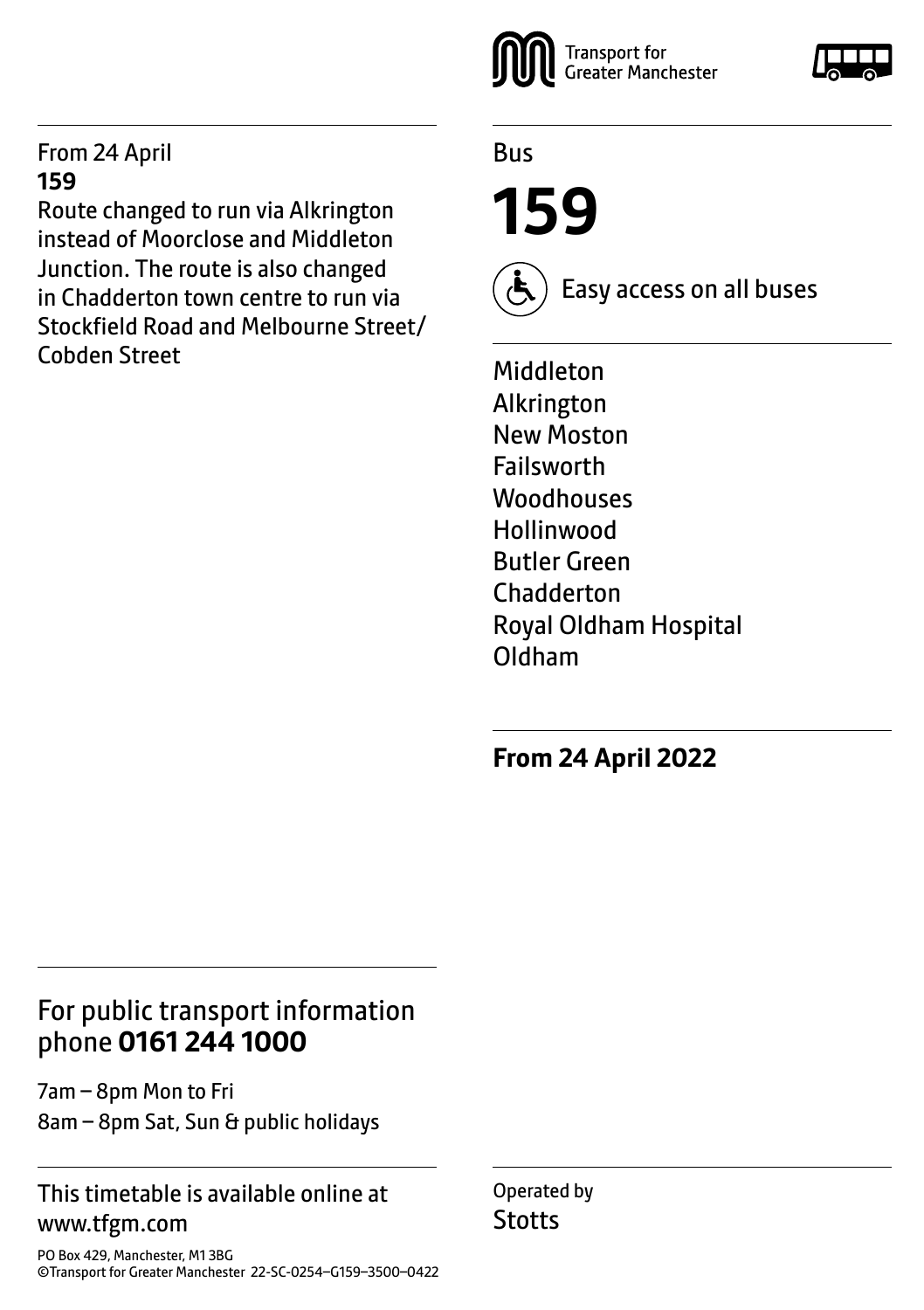## Additional information

## Alternative format

To ask for leaflets to be sent to you, or to request large print, Braille or recorded information phone 0161 244 1000 or visit www.tfgm.com

#### Easy access on buses



 Journeys run with low floor buses have no steps at the entrance, making getting on and off easier. Where shown, low floor buses have a ramp for access and a dedicated space for wheelchairs and pushchairs inside the bus. The bus operator will always try to provide easy access services where these services are scheduled to run.

## Using this timetable

Timetables show the direction of travel, bus numbers and the days of the week. Main stops on the route are listed on the left. Where no time is shown against a particular stop, the bus does not stop there on that journey. Check any letters which are shown in the timetable against the key at the bottom of the page.

## Where to find information about service changes

www.tfgm.com Bus station posters Leaflets from outlets.

## Tickets and information

Bus companies offer a range of tickets for use on their own buses. For travel on any service in the County, use System One tickets, including DaySaver. Travelshops provide tickets, information and journey planning advice on buses, trains and trams for work and pleasure.

## Using the 24 hour clock

Times are shown in four figures. The first two are the hour and the last two are the minutes.

0753 is 53 minutes past 7am 1953 is 53 minutes past 7pm



## Operator details

**Stotts** 142-144 Lees Road Oldham OL4 1HT Telephone 0161 624 4200

#### **Travelshops**

#### **Middleton Bus Station**

Mon to Sat 8.30am to 1.15pm and 2pm to 4pm Sunday\* Closed

#### **Oldham Bus Station**

Mon to Fri 7am to 5.30pm Saturday 8am to 5.30pm Sunday\* Closed \*Including public holidays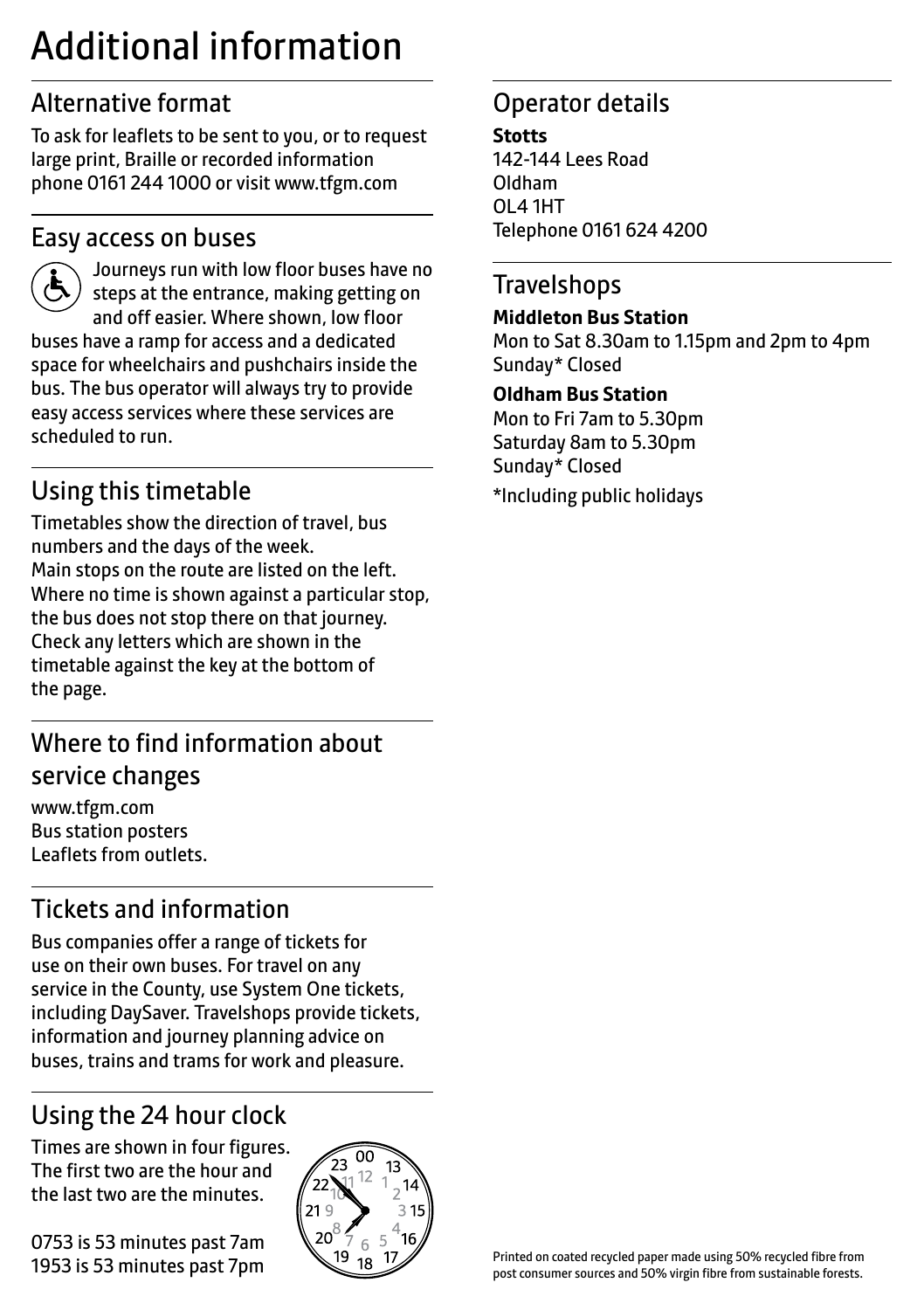# **159**



**Drive** 

Sheepfoot

information being inaccurate.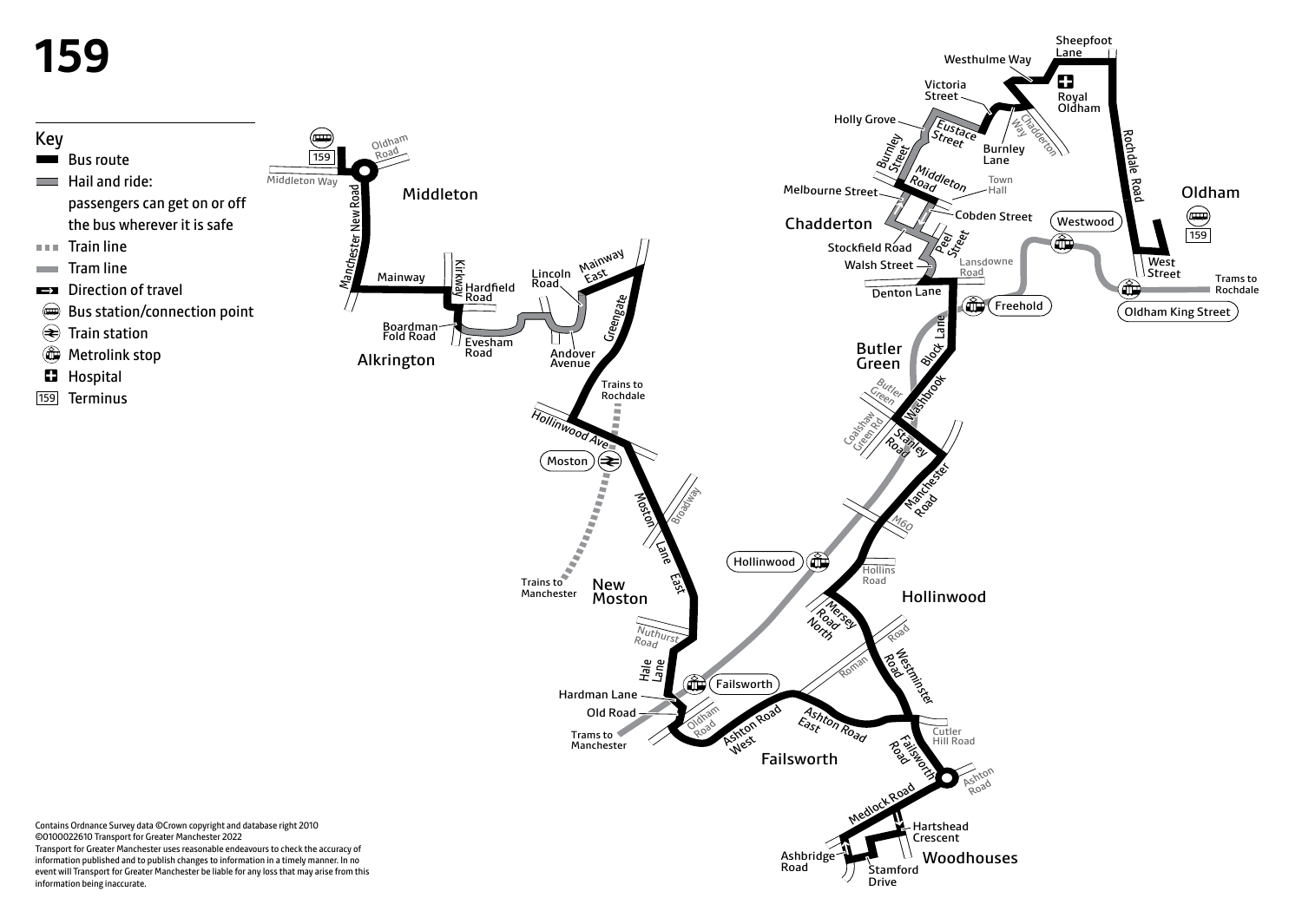| <b>Mondays to Fridays</b>          |           |                 |                     |      |      |      |      |                                                   |      |       |
|------------------------------------|-----------|-----------------|---------------------|------|------|------|------|---------------------------------------------------|------|-------|
| <b>Middleton, Bus Station</b>      | 0719      |                 | 0840 0940 1040 1140 |      |      |      |      | 1240 1340 1440 1540 1705                          |      |       |
| Alkrington, Evesham Road           |           |                 |                     |      |      |      |      | 0724 0845 0945 1045 1145 1245 1345 1445 1545 1710 |      |       |
| Greengate, Stagecoach Depot        | 0729      |                 |                     |      |      |      |      | 0848 0948 1048 1148 1248 1348 1448 1600 1715      |      |       |
| Failsworth, Tesco                  |           | 0743 0900 1000  |                     | 1100 | 1200 |      |      | 1300 1400 1500 1614 1729                          |      |       |
| Woodhouses, Roundabout             |           | 0756a 0910 1010 |                     | 1110 | 1210 | 1310 |      | 1410 1514a 1624a 1739a                            |      |       |
| <b>Chadderton, Shopping Centre</b> | O810 -    | 0923            | 1023                | 1123 | 1223 | 1323 | 1423 | 1529                                              | 1639 | -1753 |
| Royal Oldham Hospital              | 0818      | 0931            | 1031                | 1131 | 1231 | 1331 | 1431 | 1539                                              | 1649 | 1801  |
| Oldham, Bus Station                | 0824 0935 |                 | 1035                | 1135 | 1235 | 1335 | 1435 | 1545                                              | 1655 | 1805  |

### **Saturdays**

| Middleton, Bus Station      | 0840            | 1640 |
|-----------------------------|-----------------|------|
| Alkrington, Evesham Road    | 0845            | 1645 |
| Greengate, Stagecoach Depot | 0848 and        | 1648 |
| Failsworth, Tesco           | 0900 every 1700 |      |
| Woodhouses, Roundabout      | 0910 hour 1710  |      |
| Chadderton, Shopping Centre | 0923 until 1723 |      |
| Royal Oldham Hospital       | 0931            | 1731 |
| Oldham, Bus Station         | 0935            | 1735 |

Bus 159 does not run on Sundays or public holidays

Bus 159 is provided with the financial support of Transport for Greater Manchester

a – Only runs to/from Woodhouses Roundabout. Does not serve Medlock Road, Hartshead Crescent, Stamford Drive or Ashbridge Road

W– All bus 159 journeys are run using easy access buses. See inside cover of this leaflet for details